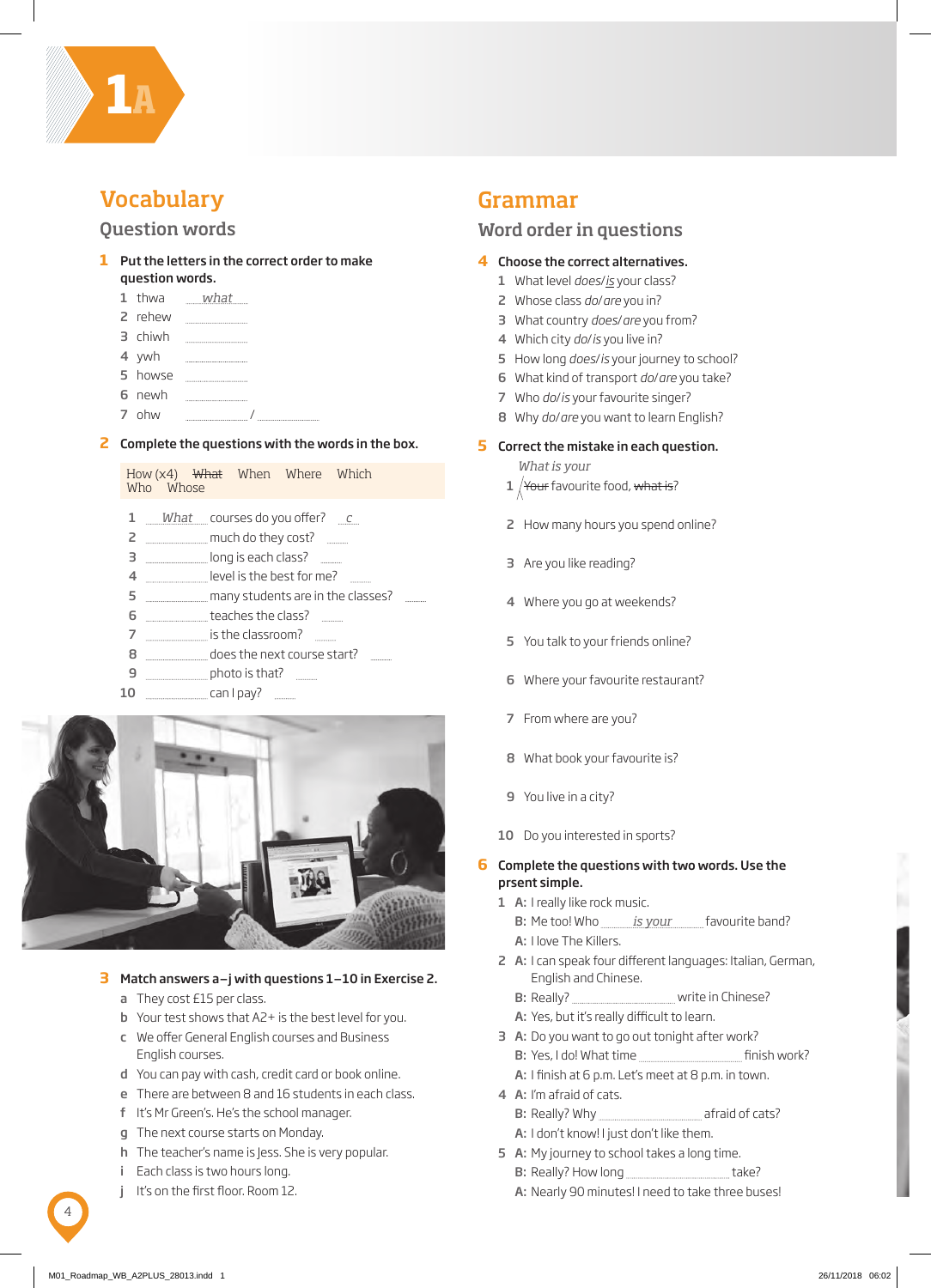

# **Vocabulary**

## Success

**1** Complete the phrases with the verbs in the box.

ask have listen plan start take (x2) try

- 1 **1 a** lot of questions
- 2 carefully
- 3 care of yourself
- 4 **and 1** again
- 5 clear goals
- 6 manuscriptum new things
- 7 your time well
- 8 time off

### **2** Choose the correct alternatives.

- 1 *Listen*/*Ask* carefully to other people. They can help you!
- 2 It's really important to *have*/*do* clear goals.
- 3 It's also important to *plan*/*take* your time well.
- 4 Remember that if you make a mistake, you can start *another*/*again*.
- 5 Remember to take *care*/*careful* of yourself – eat good food and get lots of sleep.
- 6 Take time *off*/*out* work. It's important not to work too hard.
- 7 Don't always do the same things. It's good to *have*/*try* new things, too!
- 8 It's useful to *ask*/*say* a lot of questions when you learn something new.



# Grammar

# Expressions of frequency

**3** Complete the sentences with the words in the box.

all always every hardly often once rarely week

- 1 I usually do exercise **component and day**.
- 2 | \_\_\_\_\_\_\_\_\_\_\_\_\_\_\_\_ arrive early to class. I don't like to be late.
- 3 She checks her email **...........................** the time!
- 4 I want to pass my exam, so I study will allow day after college.
- 5 I like going out, so I stay at home on Friday evenings.
- 6  $1$  don't  $\frac{1}{2}$  watch sport on TV I think it's boring!
- 7 I visit my mum once a , usually on Saturdays.
- 8 My best friend lives in another town, so I ever see her.

#### **4** Put the words in the correct order to make sentences.

- 1 I'm / on / always / time *I'm always on time.*
- 2 I / late / Fridays / often / work / on
- 3 He's / after / usually / class / tired
- 4 I / night / go / running / never / at
- 5 doesn't / She / emails / usually / weekends / check / her / at
- 6  $1/$  the  $/$  all  $/$  time  $/$  go  $/$  there
- 7 I / to / relax / have / rarely / time
- 8 the / to / I / hardly / cinema / ever / go

#### **5** Complete the second sentence so the meaning is the same as the first sentence. Use the words in the box.

always every month never often once a week rarely usually

- 1 It's a very busy job and I normally have a lot of work to do. It's a very busy job and I <u>usually have a lot of work to do ward and the sum</u>e.
- 2 My job is really fun, so I hardly ever get bored. My job is really fun, so I'm .
- 3 My students make me happy all the time! My students **Music and Students** ...
- 4 I have a team meeting every Monday. I have .
- 5 We get paid on the last Friday of the month. We get paid .
- 6 I don't ever have enough sleep!
- I .
- 7 I work late two or three times a week. I am a contract the contract of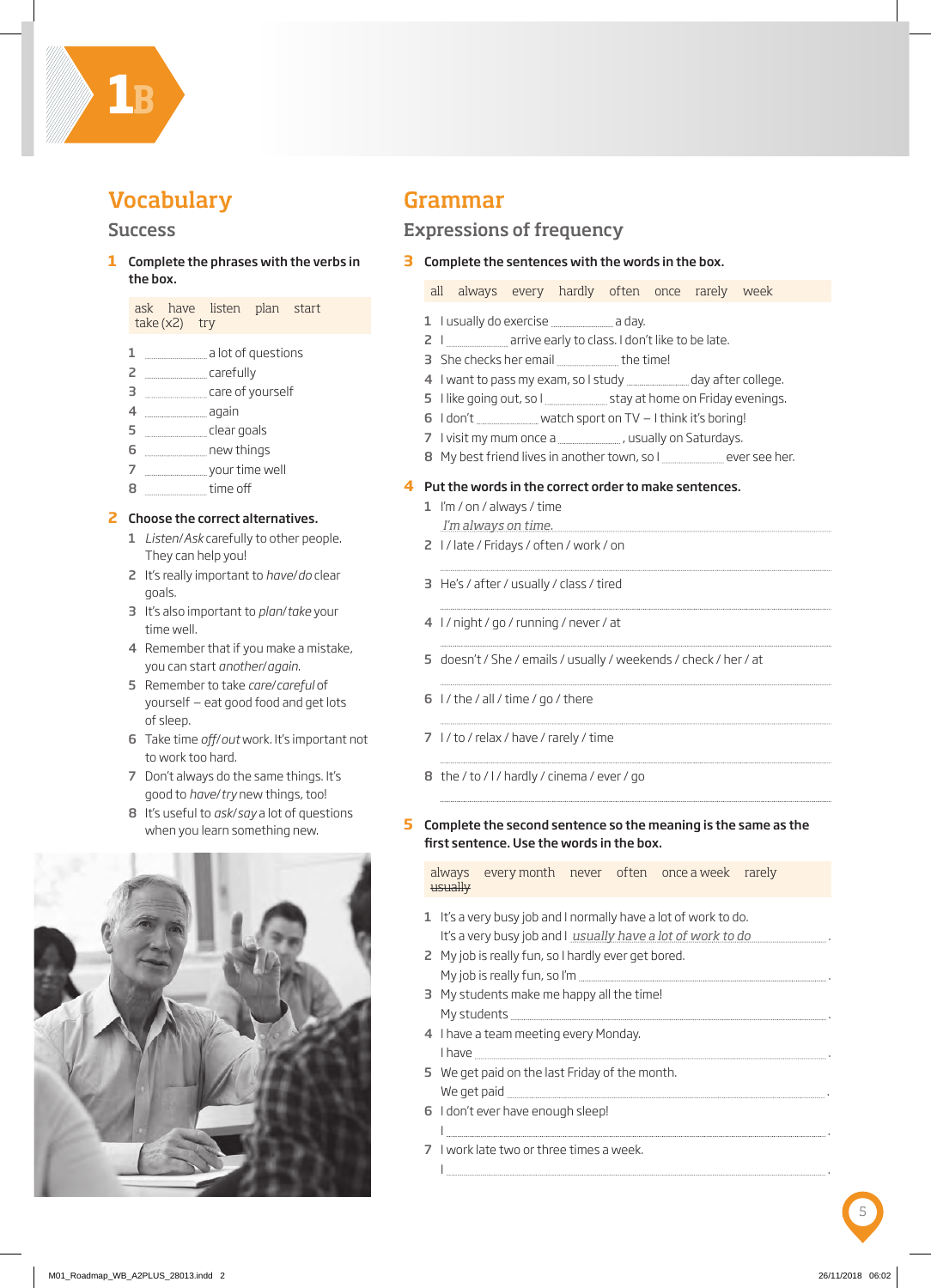

# Grammar

# Present simple and present continuous

## **1** Choose the correct alternatives.

- 1 a I *study*/*'m studying* English a lot these days.
- b I *study*/*'m studying* English twice a week.
- 2 a I *try*/*'m trying* to stay healthy. It's important.
	- b I *try*/*'m trying* yoga at the moment. It's great.
- 3 a I *usually take*/*'m taking* a taxi today. I'm really late! b I *usually take*/*'m taking* the train to work. It's cheap and easy.
- 4 a I *use*/*'m using* a laptop when I'm in the office. b I *use*/*'m using* a laptop at the moment. I'm in a café.
- 5 a I *talk*/*'m talking* to my best friend right now on social media. She needs my advice.
	- b I *talk*/*'m talking* to my best friend every day. We're very close.
- 6 a I *cook*/*'m cooking* for myself most days. I enjoy it. b I *cook*/*'m cooking* a curry. Would you like to join us?
- **2** Decide if the underlined words in each sentence are correct (✓) or incorrect (✗). Then correct the incorrect words.

*I usually wake*

- 1  $\frac{1}{1}$   $\frac{1}{1}$   $\frac{1}{1}$   $\frac{1}{1}$   $\frac{1}{1}$   $\frac{1}{1}$   $\frac{1}{1}$   $\frac{1}{1}$   $\frac{1}{1}$   $\frac{1}{1}$   $\frac{1}{1}$   $\frac{1}{1}$   $\frac{1}{1}$   $\frac{1}{1}$   $\frac{1}{1}$   $\frac{1}{1}$   $\frac{1}{1}$   $\frac{1}{1}$   $\frac{1}{1}$   $\frac{1}{1}$   $\frac{1}{1}$   $\frac{1}{1}$
- 2 I have a shower every morning.
- 3 I can't speak now, I cook dinner!
- 4 I work for a big company in the city.
- 5 She's cleaning the house at the moment.
- 6 I'm from Italy, but this year I live in Spain.
- 7 She tries a new lifestyle this month.
- **3** Complete the conversations with the present simple or present continuous form of the verbs in brackets.
	- 1 A: Why are you crying (you/cry)? B: I'm watching a really sad film on my laptop.
	- 2 A: What (you/do)?
		- B: I'm an architect.
	- 3 A: Do you want to go out for some lunch? B: Sorry. I can't. (I/work) on a presentation right now.
	- 4 A: Where is Mark? He usually works here on Fridays.
		- B: Yes, but \_\_\_\_\_\_\_\_\_\_\_\_\_\_\_\_\_\_\_\_\_\_\_\_\_(he/visit) his brother in America at the moment.
	- 5 A: Is that Gloria's car?
		- B: No. (she/drive) a sports car.
	- 6 A: That smells great! What (you/cook)? B: It's spaghetti bolognese.
	- 7 A: What kind of exercise do you do? B: \_\_\_\_\_\_\_\_\_\_\_\_\_\_\_\_\_\_\_\_\_\_\_\_\_\_\_\_\_\_\_\_(I/try) a new Pilates class at the moment.

# Vocabulary

# Everyday activities

- **4** Cross out the word that does not go with the verb in bold.
	- 1 **get** up/<del>family</del>/dressed
	- 2 watch a film/cards/a show
	- **3 take** a break/a picture/the answers
	- 4 start/finish money/school/ a language course
	- 5 play video games/tennis/social media
	- 6 spend time with friends/email/family
	- 7 have a language course/lunch/ a good time
	- 8 **check** social media/school/the answers



#### **5** Complete the schedule with the phrases in the box.

have a shower have lunch spend time with family start work take a break watch a film

| 6.00  | get up early.      |
|-------|--------------------|
| 6.10  | have a shower      |
| 6,30  | have breakfast     |
| 7.30  | go to work         |
| 8.30  | 2                  |
| 8.35  | check emails       |
| 11.00 | 3                  |
| 11.05 | check social media |
| 13.00 | 4                  |
| 17.00 | finish work        |
| 18.00 | get home           |
| 18.30 | 5                  |
| 19.00 | have dinner        |
| 20.00 | 6                  |
| 23.00 | go to bed          |
|       |                    |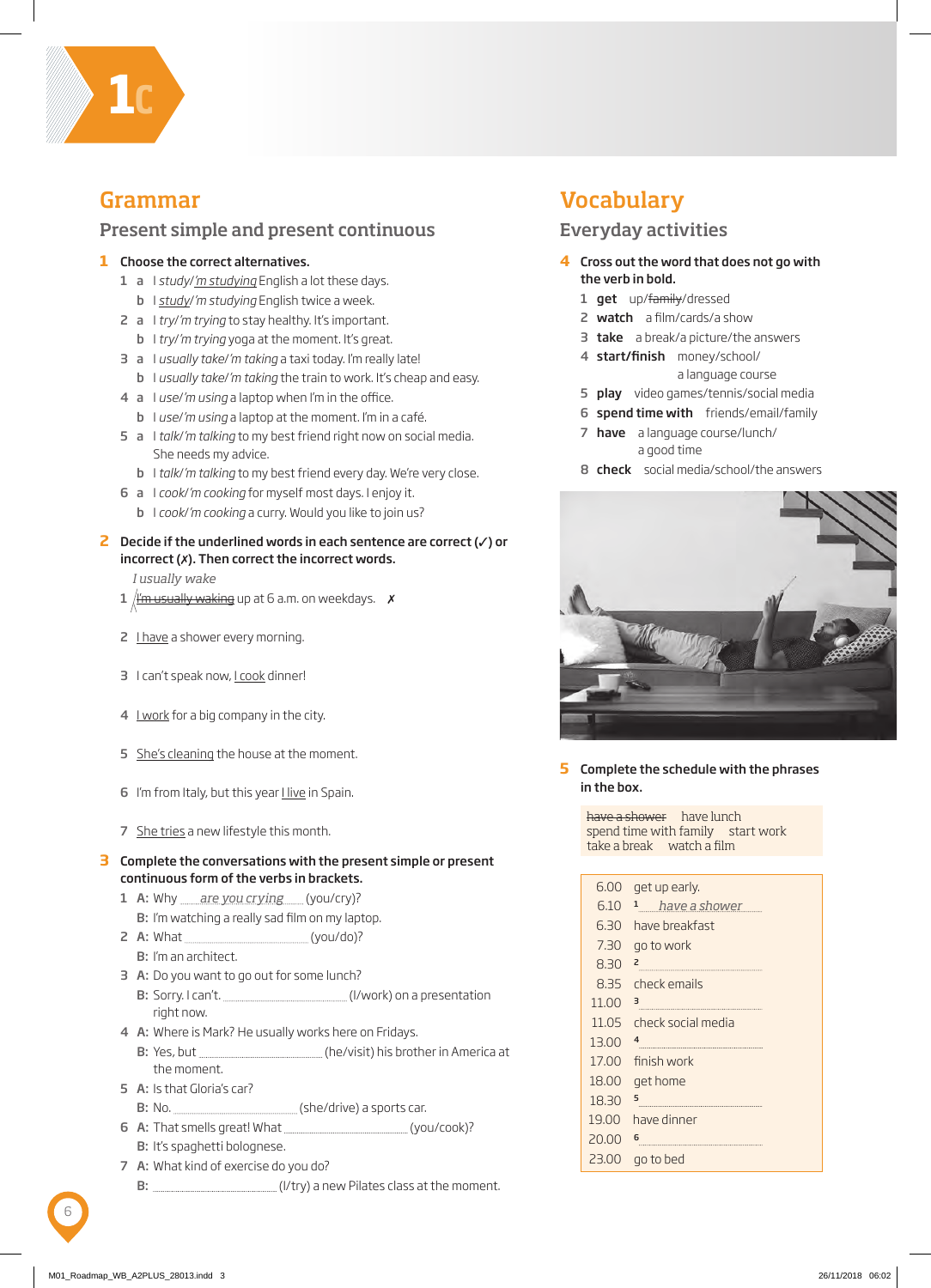

# Functional language

# Ask for and check information

### **1** Complete the sentences with the words in the box.

clear get help need (x2) one repeat this

- 1 A: Excuse me. Can you ment me? What bus do I need to get to the train station?
	- B: Yeah, sure. You **manually matter bus number 5.**
- 2 A: Please write your name at the top of the page. Is that ?

B: Sorry, where? Can you that, please?

- 3 A: Here's the letter for the school trip.
	- B: What do I to do with it now?
	- A: Your parents must sign it, then bring it back to me. Did you \_\_\_\_\_\_\_\_\_\_\_\_\_\_\_\_that?
- 4 A: There are two books with the same name here. Which **in the internal is it?** 
	- B: Oh right, sorry! It's one here with the blue cover.

#### **2** Choose the correct alternatives.

- 1 There are two people in the class with the name Maria. *Which*/*Who* one is the singer?
- 2 This is difficult. *Do/Can* you help me?
- 3 *What*/*Who* do I need to do in this activity?
- 4 Please don't write on the exam paper. *Do*/*Is* that clear?
- 5 To find the coffee shop, you need *to/are* turn right after the station.
- 6 I can't hear you. *Do*/*Can* you repeat that, please?
- 7 Remember to answer all the questions. *Are*/*Did* you get that?
- 8 No, not that one. *It's*/*Is* this one here!

#### **3** Match the sentence halves.

- 1 Excuse me. Can you *d*
- 2 The house we've bought is this **Fig.**
- 3 Which street **Fig.**
- 4 You must switch off your phones. Is that
- 5 I've finished. What do I
- 6 When you finish, you
- 7 I can't hear you. Can you
- 8 Make sure you sign every page. Did you
- a repeat that, please?
- b is it?
- c need to put up your hand.
- d help me, please? I'm lost.
- e get that?
- f clear?
- g one here, next to the old railway bridge.
- h need to do next?

# Listening

- **1 1.01 Listen to part of a radio programme. What's** it about?
	- a different languages
	- **b** different greetings in English
	- c greetings that are bad to use in English.
- **2** Listen again. Number the countries in the order you hear them  $(1-4)$ .
	- a Ireland
	- **b** Australia
	- c Scotland
	- d the US

#### **3 a** Are the sentences true (T) or false (F)?

- 1 There are many different ways to say hello and goodbye in English.
- 2 In Australia, people say hi and bye in different ways.
- 3 In Australia, people say *Cheerio* to say hello.
- 4 In the US, people say *Take it easy* to say goodbye.
- 5 In Ireland, people say *Hey! What's up?* or *What's happening?*
- 6 In Ireland, people often leave without saying goodbye.
- 7 In Scotland, you can say *See you after* for goodbye.
- 8 Jack says that Irish greetings are his favourite. \_\_\_\_\_\_
- **b** Listen again and check.

## **4** Read the extracts from the recording. Match the words in bold with the meanings a–e.

- 1 I'd like to **introduce** Jack Tunnel.
- 2 an English language expert **Election**
- 3 Australia has some interesting greetings.
- 4 They sound so friendly!
- 5 There you have it, listeners!
- a things you say when you meet people
- b helpful and nice to someone
- c someone who knows a lot about a subject
- d people who listen to the radio
- e tell someone another person's name

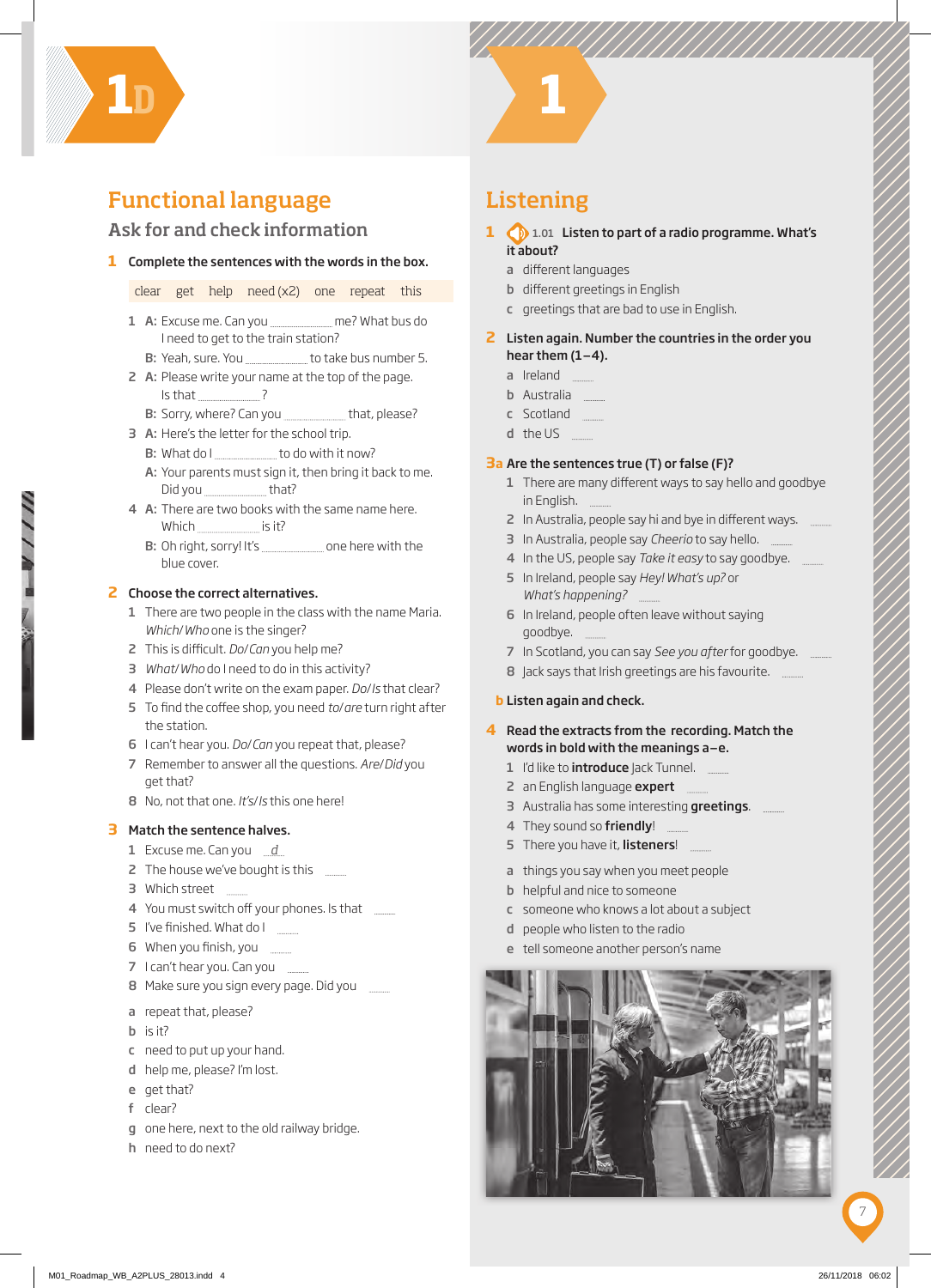# Reading

**3 1**

- **1** Read the magazine article. Who does the writer want to find out about?
	- a old people
	- **b** boring people
	- c interesting people

#### **2** Read the article again. Are the sentences true (T) or false (F)?

- 1 The writer is spending a week with Valerie.
- 2 Valerie wants to be 108 years old.
- 3 Valerie eats eggs which are not cooked.
- 4 Valerie goes to sleep after breakfast.
- 5 Valerie always eats the same food for lunch.
- 6 Dinner is a simple meal.
- 7 Valerie doesn't always write in her diary in the evening.
- 8 The article says that you should not try Valerie's routine.

### **3** Read the article again. Choose the correct alternatives.

- 1 Valerie's bedtime is *diff erent*/*the same* every night.
- 2 Valerie *sometimes*/*always* sleeps well.
- 3 Her daily routine is easy/difficult to follow.
- 4 Valerie gets up *early*/*late* in the morning.
- 5 Valerie says that the sun makes her *happy*/*unhappy*.
- 6 She *rarely*/*often* misses doing exercise.
- 7 Valerie and her friends *never*/*sometimes* watch TV together.
- 8 Valerie *rarely*/*always* has a nap after lunch.
- 9 *Every day*/*Some days*, she writes in her diary.

## **4** Match the words in the box with definitions 1-6.

boiled diary nap raw secret unusual

- 1 cooked in hot water . . . . . . . . . . . . . .
- 2 a short sleep in the day time
- 3 not cooked
- 4 different, not normal
- 5 a book to write about things you do and how you feel
- 6 something which only you or a few people know

# A day in the life of ...

# Valerie Ackerman

As part of our series *A day in the life of …* , we are spending a day with unusual, exciting and special people to find out about how they live.



oday, I'm spending time with Valerie Susan Ackerman.<br>Valerie is 108 years old and I'm going to live a day in he<br>life and find out about her daily routines and habits. Valerie is 108 years old and I'm going to live a day in her life and find out about her daily routines and habits.

We start the day at 7.00 in the morning.

'I always get up with the sun,' says Valerie. 'I never miss the morning sunshine. It makes me happy all day!'

This early morning habit is just one example in Valerie's day that she says helps her live a long and happy life.

For breakfast, Valerie and I eat two raw eggs mixed with olive oil and we drink a cup of hot water with lemon. I like eggs in the morning, but I prefer them cooked!

Next, it's exercise time. Every day, Valerie walks around the village square five times, without taking any rest.

'Sometimes when it's cold or raining, it can be difficult,' says Valerie, 'but I hardly ever miss this exercise. I think it's a very important part of my day!'

After her exercise routine, Valerie meets up with her friends. Together they listen to music, read poetry and play games. 'We don't watch TV. It makes us very tired and we don't think it's fun.' Valerie laughs and jokes with her friends and then goes home for lunch. She eats boiled corn and fish and drinks a big cup of hot chocolate. For 70 years, Valerie has eaten the same for lunch – always corn and always fish.

'It's the hot chocolate I love!' says Valerie.

After lunch, it's time for a nap. Sleeping for two hours in the afternoon keeps Valerie relaxed and ready for the evening. Sixty years of napping every day – that sounds good to me! In the evening, we make a simple dinner of cheese and bread. Then Valerie sits down to write in her diary. She has over 100 diaries because each evening she always writes down her thoughts and feelings.

'It helps to clear my mind and finish the day,' says Valerie, 'and then my mind is free to start again the next day!'

Then at eleven o'clock, it's time for bed. Valerie sleeps for eight hours every night. She says she always sleeps well and never has bad dreams.

Now we know how to live to be a hundred years old! Valerie's habits and routines are fun and really easy. Why not try them?